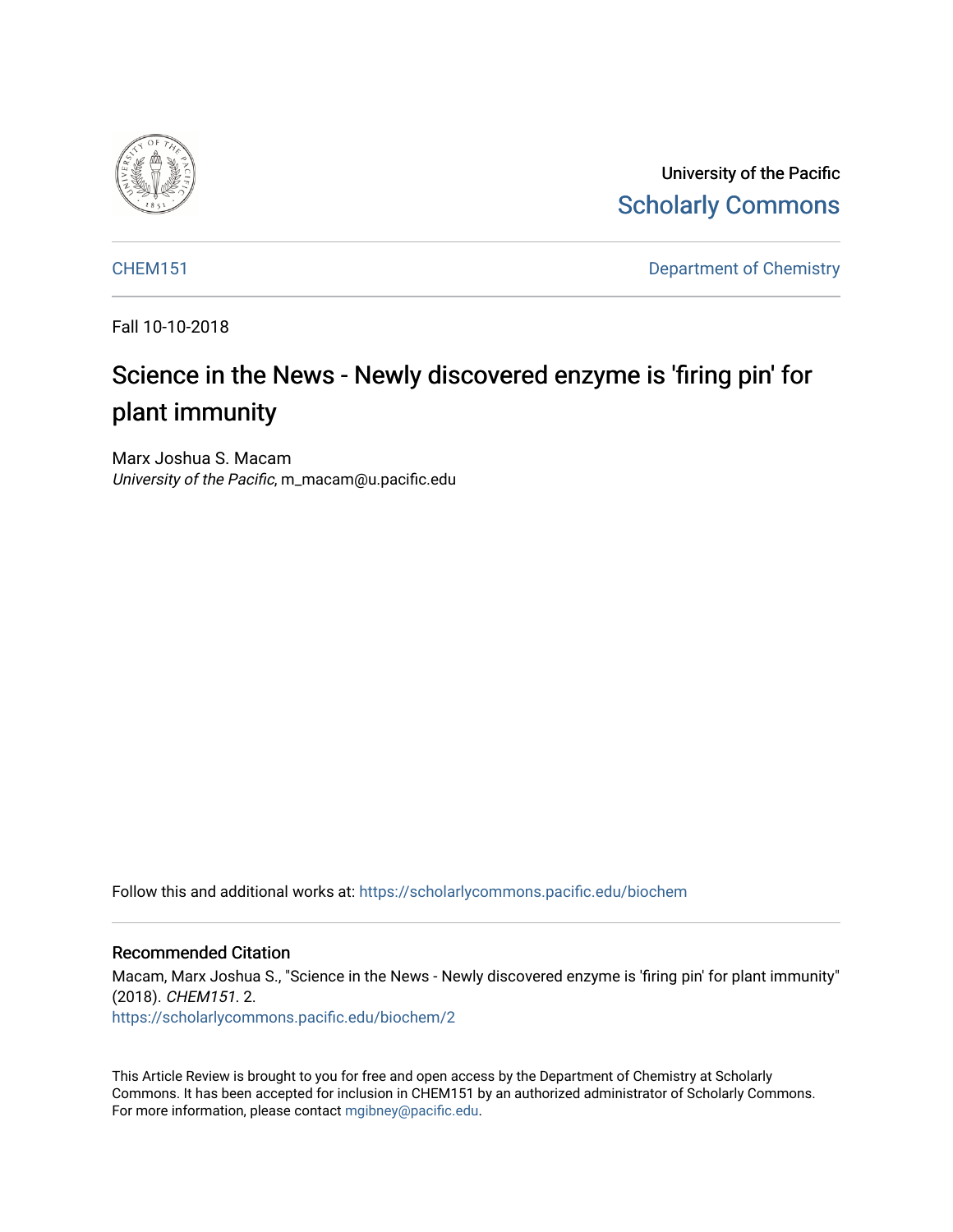Marx Macam 10-10-18 Chem 151

#### **Newly discovered enzyme is 'firing pin' for plant immunity**

### http://blogs.ucdavis.edu/egghead/2018/09/17/newly-discovered-enzyme-firing-pin-plantimmunity/

Crop protection is extremely essential in feeding the ever-growing world population. Just like humans, plants have an immune system to fight off some infections, but at the same time lack antibodies and the ability to resist the same bug in later on in life (Fell). Instead, plant cells can recognize pathogens and react to them to produce a burst of reactive oxygen toxic to bacteria and fungi. Still, there has been some mystery on *how* these plants even respond to pathogens. I picked this article as finding the key steps to plant resistance could lead to interesting innovations in the agriculture world, possibly reducing the need for harsh bactericides.

According to Gitta Coaker and her colleagues from UC Davis, "Every plant cell can respond to pathogens through receptors on the cell surface that react to things like bacterial proteins" (Fell). Plants also have receptors similar to "Toll-Like Receptors" (TLRs), first discovered by Professor Pamela Ronald of UC Davis. TLRs are similar to proteins found in insects and mammals that trigger responses to bacteria and other pathogens (Fell). Interestingly, Coaker's team isolated an enzyme called SIK1 found in the genus *Arabidopsis* that could be the striker for plant immunity, linking these receptors that recognize pathogens to the enzymes that produce toxic reactive oxygen (Fell).

In addition to having practical implications in the form of crop protection, this article can also be connected to the very nature of enzymes discussed in class. One feature that sets apart an enzyme from a chemical catalyst is its capacity for regulation. As shown by Fell, SIK1 links receptors to reactive oxygen enzymes, essentially regulating reactive oxygen production and plant therefore plant immunity.

As Coaker's team discovered, deleting the gene that produced SIK1 caused the plants to produce minimal amounts of reactive oxygen, making them more vulnerable to infections. The team's next goal is to find homologs of the SIK1 gene in crop plants, hopefully modifying the gene to create much more resilient crops.

The article provided by ScienceDaily does an adequate job at presenting the science behind how SIK1 works and its significance in crop immunity, although it is somewhat short in length. A diagram showing just how SIK1 links to receptors would have been extremely useful in developing a firm grasp of the science behind the enzyme, but the problem was remedied by Fell's report on the study.